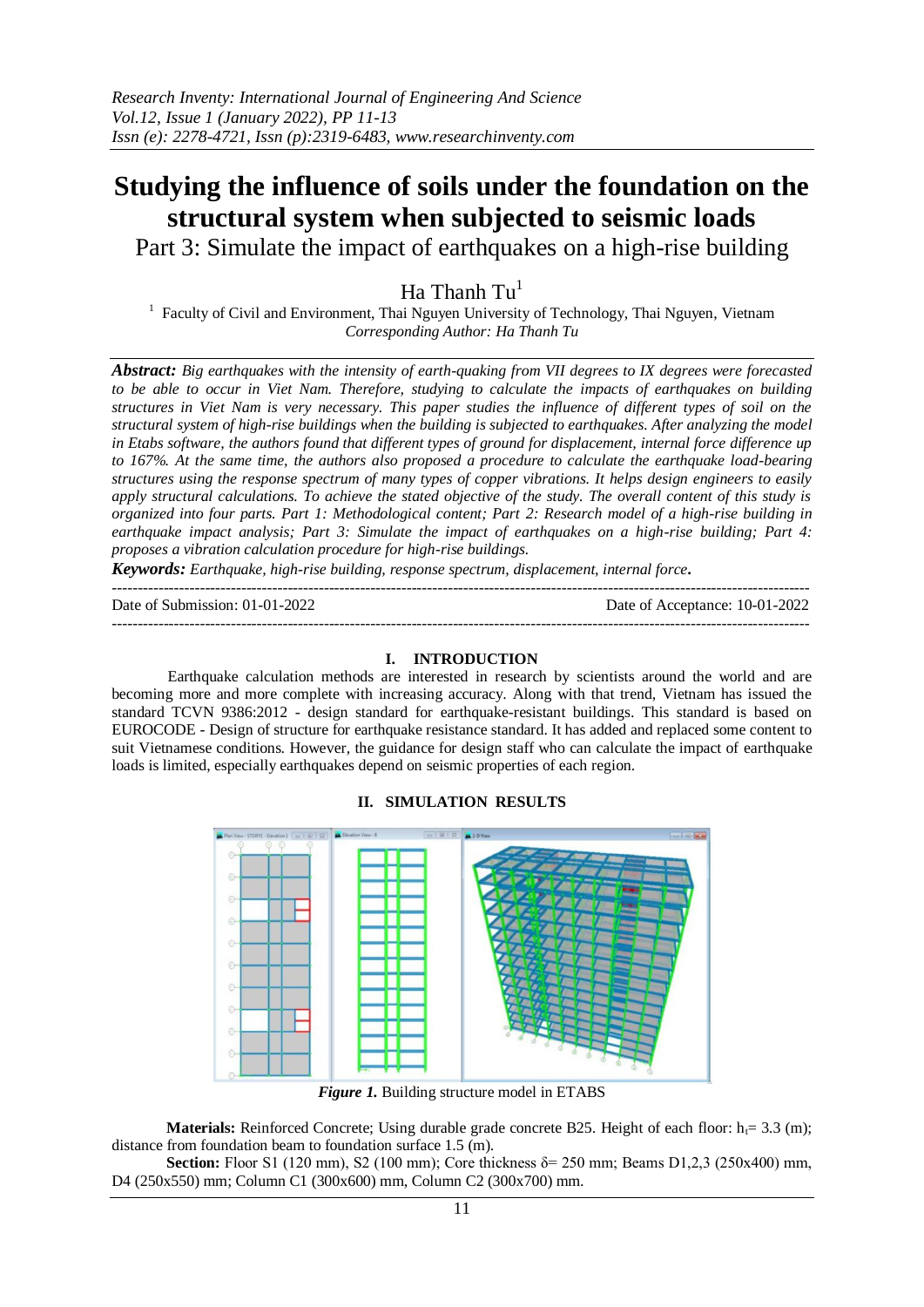## **Calculated load:**

- Static loads due to the weight of the structure itself: Floors, beams, columns, walls, declared for ETABS v9.2 software to calculate automatically.

- Static load of floor structural layers:  $g_{tt} = 1.1$  (kN/m2).
- Static load due to walls built on beams:  $g_t = 11.48$  (kN/m).
- Floor live load: S1 ( $p_{tt} = 2.4$  kN/m2); S2 ( $p_{tt} = 3.6$  kN/m2)
- Earthquake load: importance factor  $\gamma = 1$ ; behavior coefficient q= 3.9.



Combination of internal forces of frame column K6 (in the X direction)



*Figure 3.* The shear force of column A of K6 frame when analyzing earthquakes with different types of *ground*